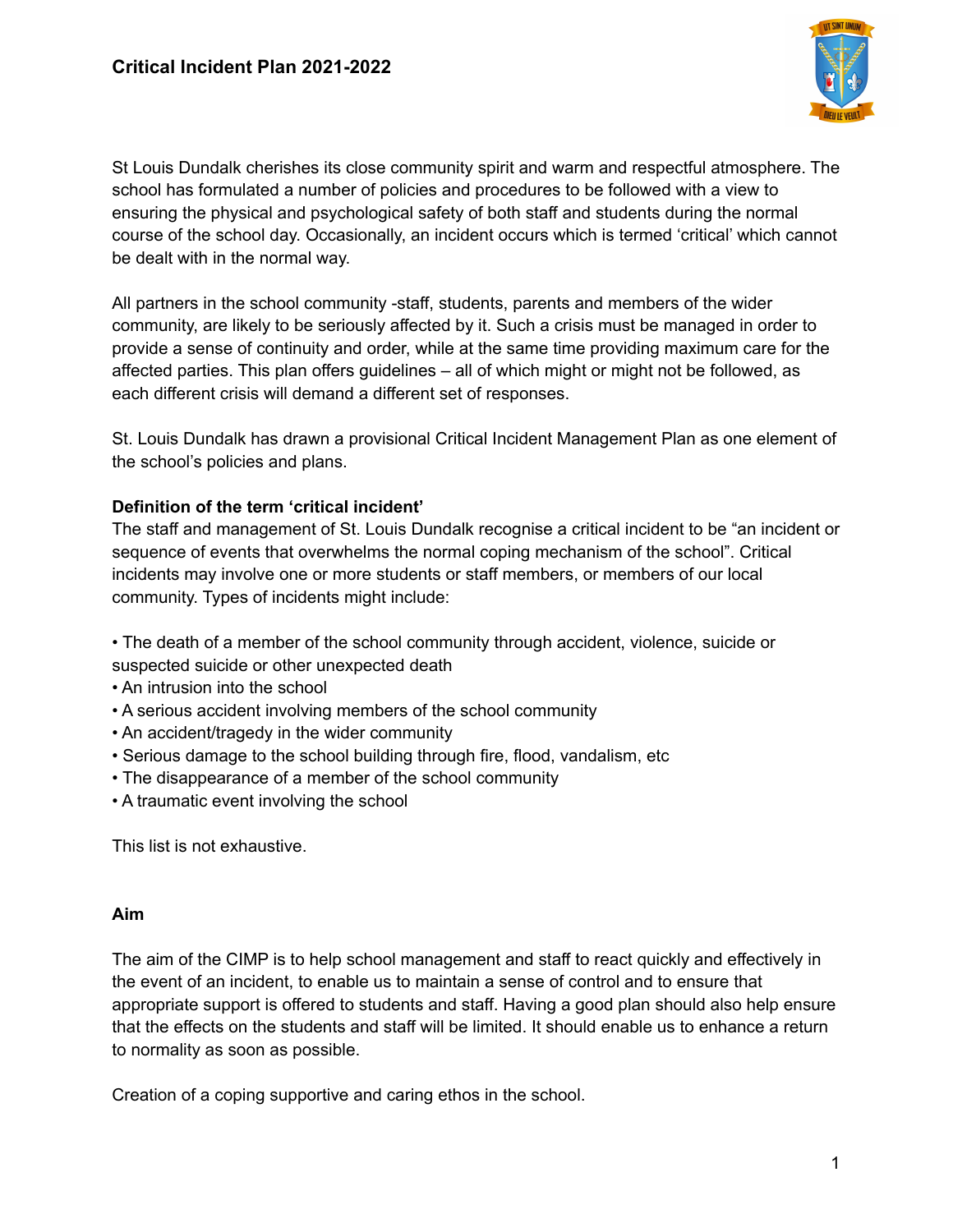# **Critical Incident Plan 2021-2022**



We have put systems in place to help to build resilience in both staff and students, thus preparing them to cope with a range of life events. These include measures to address both the physical and psychological safety of the school community.

# **Physical safety**

Plans and procedures are in place to ensure that our school is as safe as possible.

- Evacuation plan formulated
- Regular fire drills occur
- Fire exits and extinguishers are regularly checked
- Pre-opening supervision in the school

• At break and lunch times teachers are on supervision duty in the school building and in the school grounds.

• A safety statement is in force and reviewed regularly

# **Psychological safety**

The management and staff of St. Louis Dundalk aim to use available programmes and resources to address the personal and social development of students, to enhance a sense of safety and security in the school and to provide opportunities for reflection and discussion.

• Social, Personal and Health Education (SPHE) is integrated into the work of the school. It is addressed in the curriculum by addressing issues such as grief and loss; communication skills; stress and anger management; resilience; conflict management; problem solving; help- seeking; bullying; decision making and prevention of alcohol and drug misuse. Promotion of mental health is an integral part of this provision

• Staff have access to training for their role in SPHE

• Staff are familiar with the Child Protection Guidelines and Procedures and details of how to proceed with suspicions or disclosures

• Resources on difficulties affecting the post primary school student are available on school website and Guidance social media account

• Information is provided on mental health in general and such specific areas as signs and symptoms of depression and anxiety

• Staff are informed in the area of suicide awareness and some are trained in interventions for suicidal students

• The school has developed links with a range of external agencies – School Completion Programme (SCP), PPFS, NEPS, CAMHS, Department of Education, TUSLA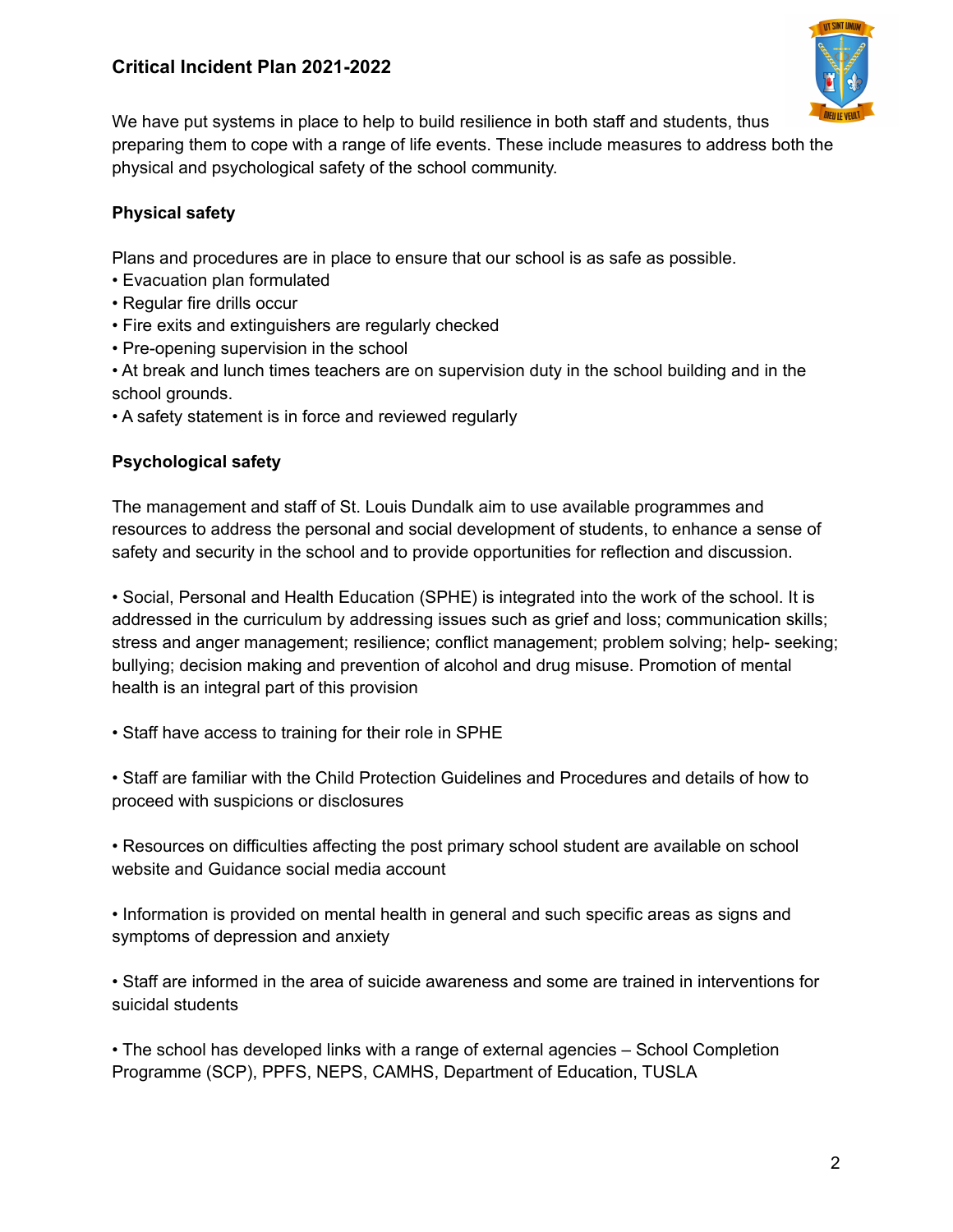# **Critical Incident Plan 2021-2022**



• Additional supports to students by external providers are carefully considered in the light of criteria about student safety, the appropriateness of the content, and the expertise of the providers. See DES Circulars 0022/2010 (Primary) or 0023/2010 (Post-Primary)

• The school has a clear policy on bullying and deals with bullying in accordance with this policy

• There is a care system in place in the school using the "Continuum of Support" approach which is outlined in the NEPS documents published in 2010 for post primary schools. See also Student Support Teams in Post Primary Schools 2021 file:///C:/Users/miche/Downloads/40693\_a844644845444034bb6a33b2e90cb2f2.pdf

• Students who are identified as being at risk are referred to the designated staff member (e.g. guidance counsellor or support teacher), concerns are explored, and the appropriate level of assistance and support is provided. Parents are informed, and where appropriate, a referral is made to an appropriate agency

• Staff are informed about how to access support for themselves. (Appendix 3)

## **Critical Incident Management Team (CIMT)**

A CIMT has been established in line with best practice. The members of the team were selected on a voluntary basis and will retain their roles for at least one school year.

The CIMT (Critical Incident Management Team) have access to resource documents available to schools on www.education.ie and www.nosp.ie including:

- Responding to Critical Incidents Guidelines and Resources for Schools (NEPS 2016)
- Suicide Prevention in Schools: Best Practice Guidelines (IAS, National Suicide Review Group (2002)
- Suicide Prevention in the Community A Practical Guide (HSE 2011)
- Well-Being in Post-Primary Schools Guidelines for Mental Health Promotion and Suicide Prevention (DES, DOH, HSE 2013)

The members of the team will meet annually to review and update the plan.

Each member of the team has a dedicated critical incident folder.

This contains a copy of the plan and materials particular to their role, to be used in the event of an incident.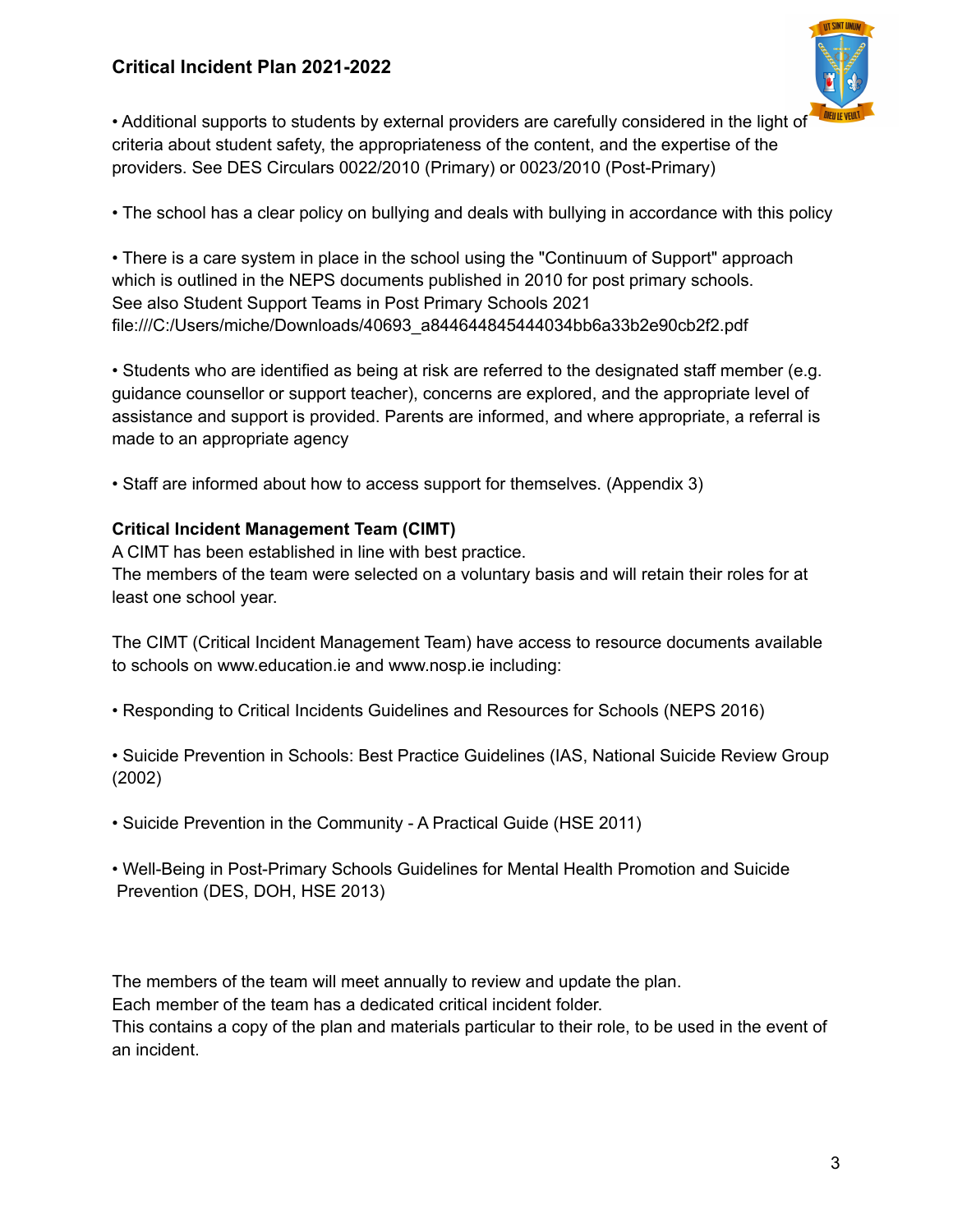

### **Team leader: Michelle Dolan, Principal**

- $\Box$  Alerts the team members to the crisis and convenes a meeting
- $\Box$  Coordinates the tasks of the team
- $\Box$  Liaises with the Board of Management; DES; NEPS; SEC
- $\Box$  In the case of bereavement liaises with the bereaved family

### **Garda liaison- Michelle Dolan, Principal**

- $\Box$  Liaises with Gardaí
- $\Box$  Ensures that information about deaths or other developments is checked out for accuracy before being shared

## **Staff liaison- Michele Dolan, Mary Gilmore ( Deputy if Principal not available ) Dara Mee ( Guidance Counsellor or NEPS representative.**

- $\Box$  Leads briefing meetings for staff on the facts as known, gives staff members an opportunity to
- $\Box$  express their feelings and ask questions, outlines the routine for the day
- $\Box$  Advises staff on the procedures for identification of vulnerable students
- $\Box$  Provides materials for staff (from their critical incident folder)
- $\Box$  Keeps staff updated as the day progresses
- $\Box$  Is alert to vulnerable staff members and makes contact with them individually.
- $\Box$  Advises them of the availability of the EAS and gives them the contact info below:

*The EAS provides advice to employees on a range of issues including wellbeing, legal, financial, bereavement, conflict, mediation etc. The EAS also provides advice and support to managers and delivers interventions to help them deal with health and wellbeing issues in the workplace.*

*Where appropriate, short-term counselling is available to employees and their family members. A family member includes a spouse, civil partner or dependent, where the family member can be described as a person over the age of 18 and residing at the family home. In addition, online cognitive behavioural therapy is also provided to employees.*

A bespoke wellbeing portal and app is available offering a host of online services with access to live *chats, videos, podcasts and blogs on topics around mental health, family life, exercise and nutrition. The platform is available via Web, iOS App or Android App.*

As part of the EAS, a Mental Health Promotion Manager is also available to develop and deliver evidence *based mental health and wellbeing initiatives. Spectrum.Life also provides a series of webinars and presentations to promote wellbeing in schools.*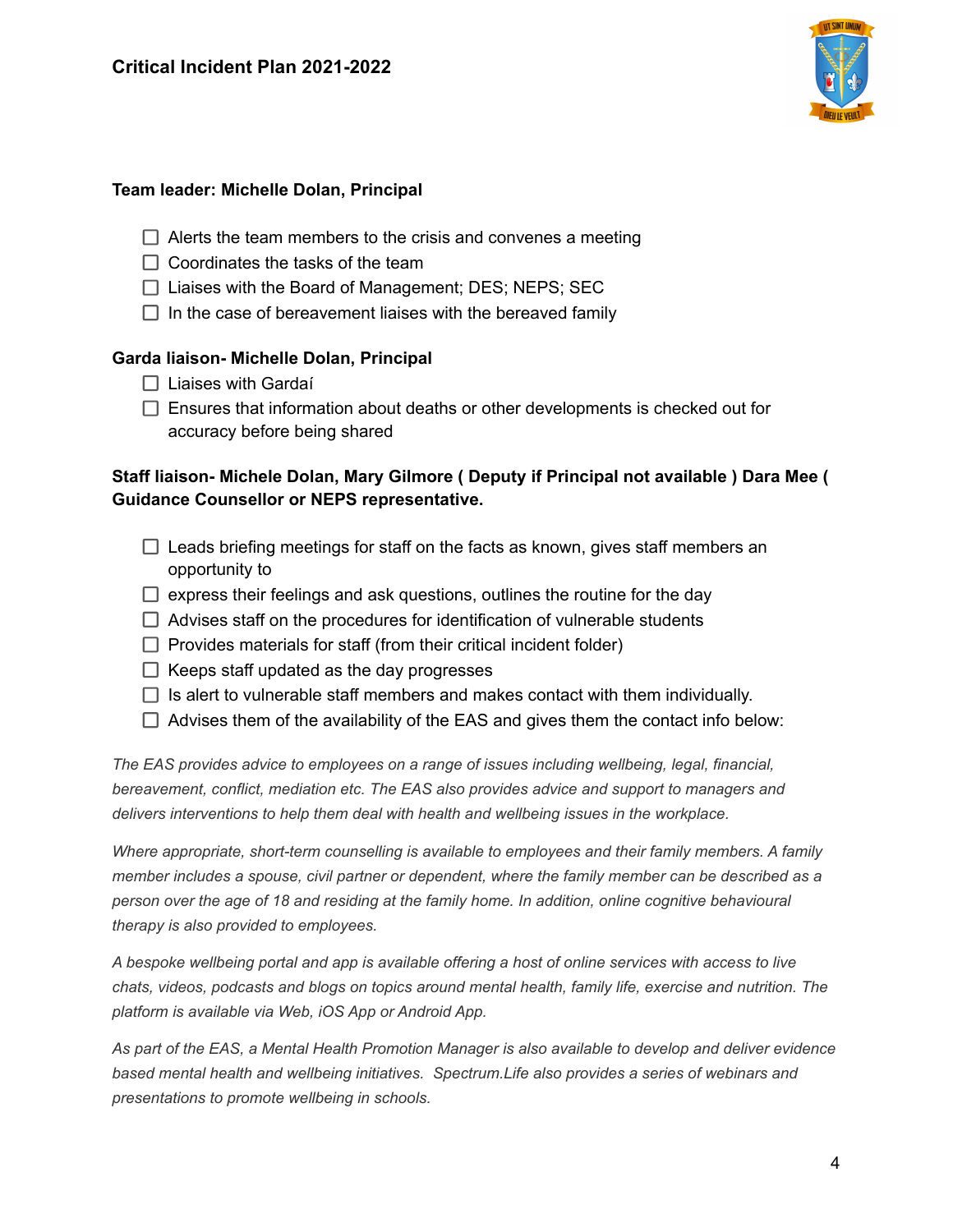

#### *How do I access the EAS?*

*The EAS is accessible through the dedicated Free-phone Confidential Helpline at 1800 411 057 and is* available 24 hours a day, 365 days a year. Alternatively, text 'Hi' to 087 369 0010 to avail of EAS support *on SMS & WhatsApp.*

*Employees can access the Spectrum.Life wellbeing portal as follows:*

- *■ Sign Up link at: <https://wellbeingtogether.spectrum.life/login?org=ylVIIU17>*
- *■ Organisation code will be pre-populated. If not, organisation code is ylVIIU17*
- *■ Log in thereafter at: <https://wellbeingtogether.spectrum.life/login>*
- *Access the Wellbeing Webinar Calendar via the online portal at[:](https://wellbeingtogether.spectrum.life/personal/my-company) <https://wellbeingtogether.spectrum.life/personal/my-company>*

*Access the weekly Wellbeing Live Events at: <https://wellbeing.spectrum.life/wellbeing-series-2020/>*

#### **Student liaison - Dara Mee, relevant Year Head / programme coordinator, Deputy Principal**

- $\Box$  At post-primary level, coordinates information from tutors and year heads about students they are concerned about
- $\Box$  Alerts other staff to vulnerable students (appropriately) Provides materials for students (from their critical incident folder)
- $\Box$  Maintains student contact records (R1).
- $\Box$  Looks after setting up and supervision of 'quiet' room where agreed

#### **Community/agency liaison M Gilmore Deputy Principal**

- $\Box$  Maintains up to date lists of contact numbers of
- $\Box$  Key parents, such as members of the Parents Council
- $\Box$  Emergency support services and other external contacts and resources
- $\Box$  Liaises with agencies in the community for support and onward referral
- $\Box$  Is alert to the need to check credentials of individuals offering support
- $\Box$  Coordinates the involvement of these agencies
- $\Box$  Reminds agency staff to wear name badges
- $\Box$  Updates team members on the involvement of external agencies

#### **Parent liaison- Michelle Dolan, Mary Gilmore, Dara Mee, Year Head**

- In the case of bereavement, visits the bereaved family with the team leader
- Arranges parent meetings, if appropriate.
- May facilitate such meetings, and manage 'questions and answers'
- Manages the 'consent' issues in accordance with agreed school plan
- Ensures that sample letters are typed up, on the school's system and ready for adaptation
- Sets up room for meetings with parents
- Maintains a record of parents seen
	- $\Box$  Meets with individual parents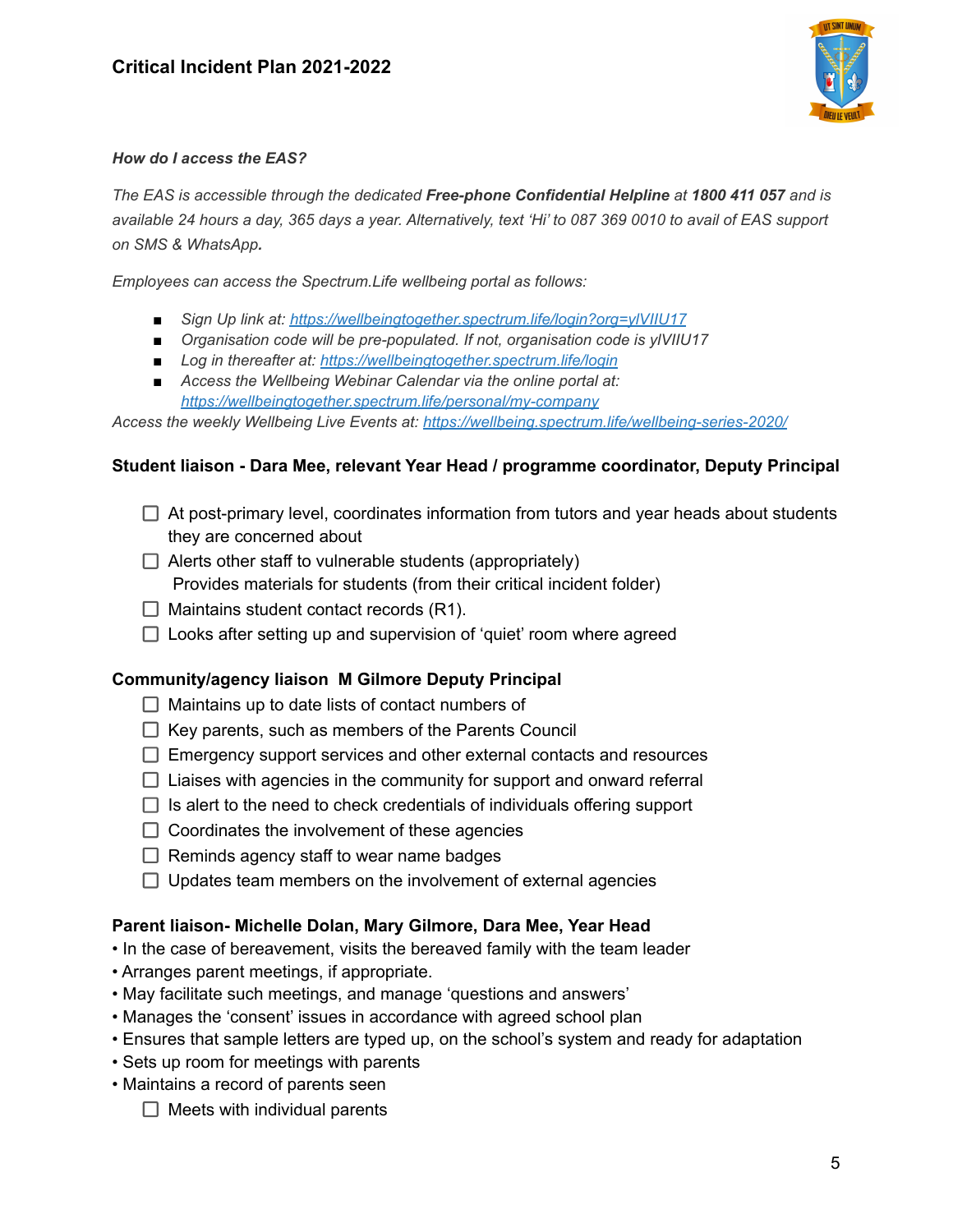

 $\Box$  Provides appropriate materials for parents (from their critical incident folder)

### **Media liaison -Michelle Dolan & Orla Drumgoole**

- $\Box$  In advance of an incident, will consider issues that may arise and how they might be responded to (e.g. students being interviewed, photographers on the premises, etc)
- $\Box$  In the event of an incident, will liaise where necessary with the SEC; relevant teacher unions etc.
- $\Box$  Will draw up a press statement, give media briefings and interviews where relevant (as agreed by school management)

#### **Administrators**

Theresa Dullaghan/ Maureen O' Connell- School secretaries.

### **Role**

- $\Box$  Maintenance of up to date telephone numbers of
- $\Box$  Parents or guardians and Teachers
- $\Box$  Emergency services
- $\Box$  Takes telephone calls and notes those for follow up
- $\Box$  Ensures that templates are on the school system in advance and ready for adaptation
- $\Box$  Prepares and sends out letters, emails and texts
- $\Box$  Photocopies materials needed
- $\Box$  Maintains records

## **Record keeping**

In the event of an incident each member of the team will keep records of phone calls made and received, letters sent and received, meetings held, persons met, interventions used, material used etc.

Mrs. Theresa Dullaghan and Maureen O' Connell, school secretaries will have a key role in receiving and logging telephone calls, sending letters, photocopying materials, etc.

#### **Confidentiality and good name considerations:**

Management and staff of St.Louis Dundalk have a responsibility to protect the privacy and good name of people involved in any incident and will be sensitive to the consequences of public statements. Members of school staff will bear this in mind, and seek to ensure that students do so also.